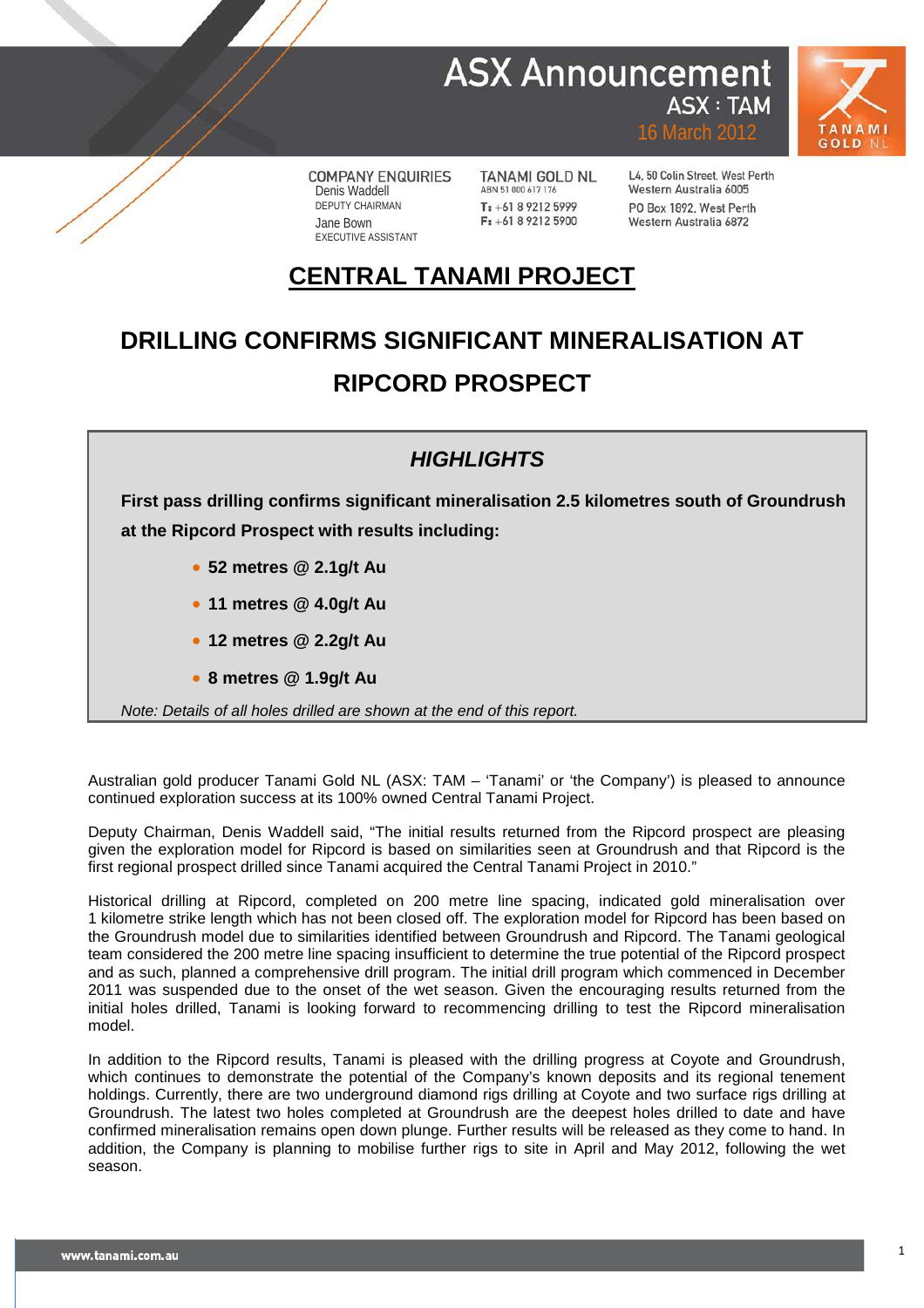The Ripcord prospect sits 2.5 kilometres south east along strike of Groundrush, within ML22934, approximately 40 kilometres north east of the Central Tanami treatment plant (see Figure 1).



**Figure 1: Location Map** 

A comprehensive reverse circulation (RC) program began in December 2011 and was suspended due to the onset of the wet season. A total of eight RC holes were completed in that time focussing on the southern extents of the known mineralisation. The shortened program was successful in defining the presence of gold mineralisation with the following significant intercepts being returned:

- **RPRC5** 52m @ 2.14g/t from 34m and 11m @ 4.0g/t from 99m (estimated true width 12-25m)
- **RPRC6** 12m @ 2.2g/t from 35m (estimated true width 12m)
- **RPRC8** 20m @ 1.23g/t from 63m Au including 8m @ 1.9g/t Au (estimated true width 20m)

#### **About Ripcord Prospect**

The mineralisation is hosted within the Killi Killi Formation and is locally proximal to the contact between the competent dolerite package and the less competent sedimentary rocks. Mineralisation occurs within a broad shear hosted zone of gold mineralisation that has been defined over a 1,000 metre strike length to date.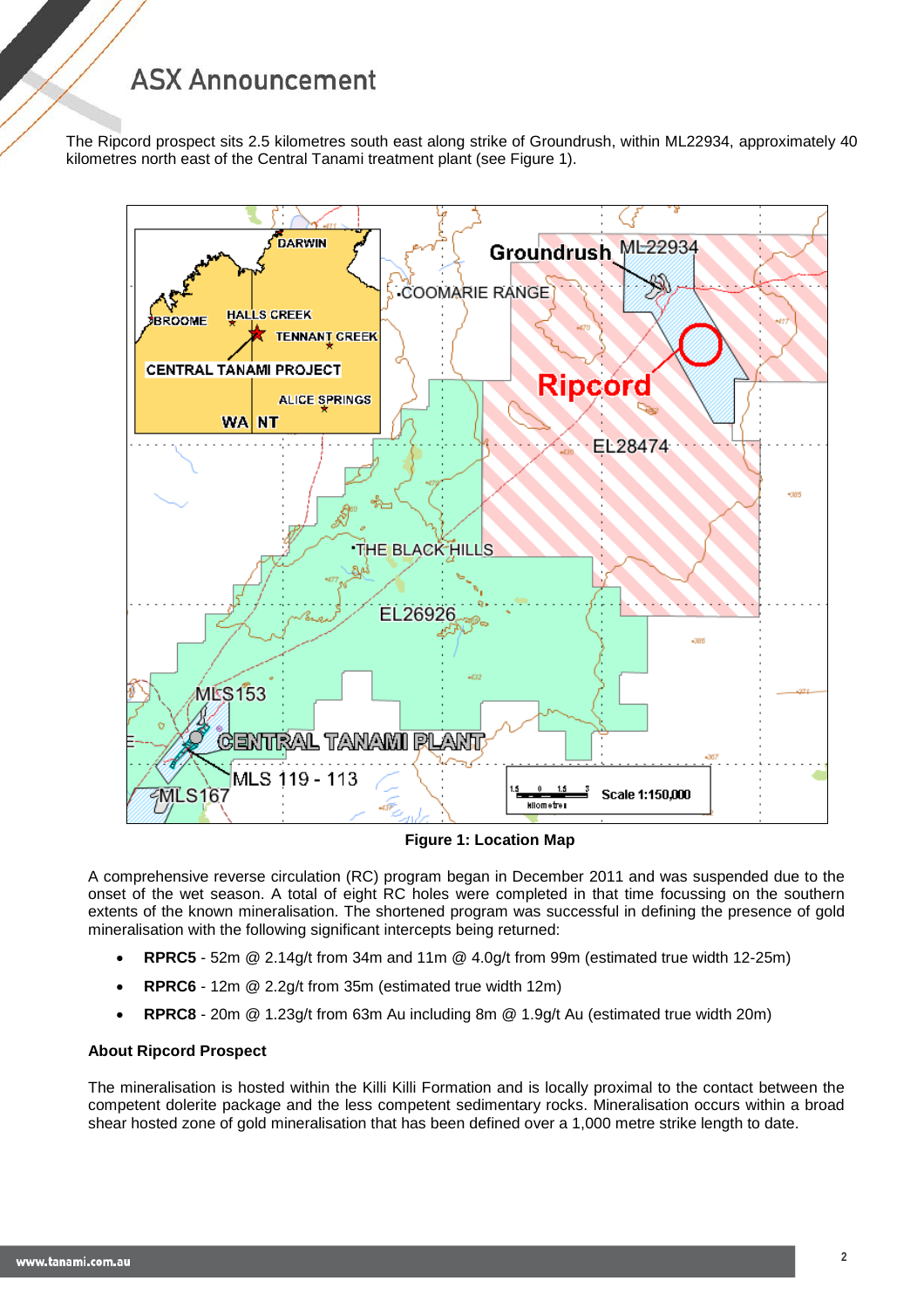The current mineralisation model has been based on the Groundrush deposit which displays multiple similarities including the same host dolerite, alteration assemblages, geometry and magnetic signature. The Tanami geological team believes that the current 200 metre spaced drill sections at Ripcord, most of which is shallow reconnaissance drilling, is inadequate to effectively quantify the potential of this style of mineralisation. Additional drilling is planned to infill the current zones of significant mineralisation to a 50 x 50 metre drill pattern while actively exploring along strike and down dip from known mineralisation.

The Groundrush deposit is a +1 million ounce deposit which remains open down plunge and down dip. Tanami delineated 535,000 ounces of gold (see Table 2 - ML22934) in six months at Groundrush during 2011 and Newmont previously produced 611,000 ounces of gold from the Groundrush open pit prior to Tanami acquiring the Central Tanami Project.



**Figure 2: Ripcord Geological Interpretation**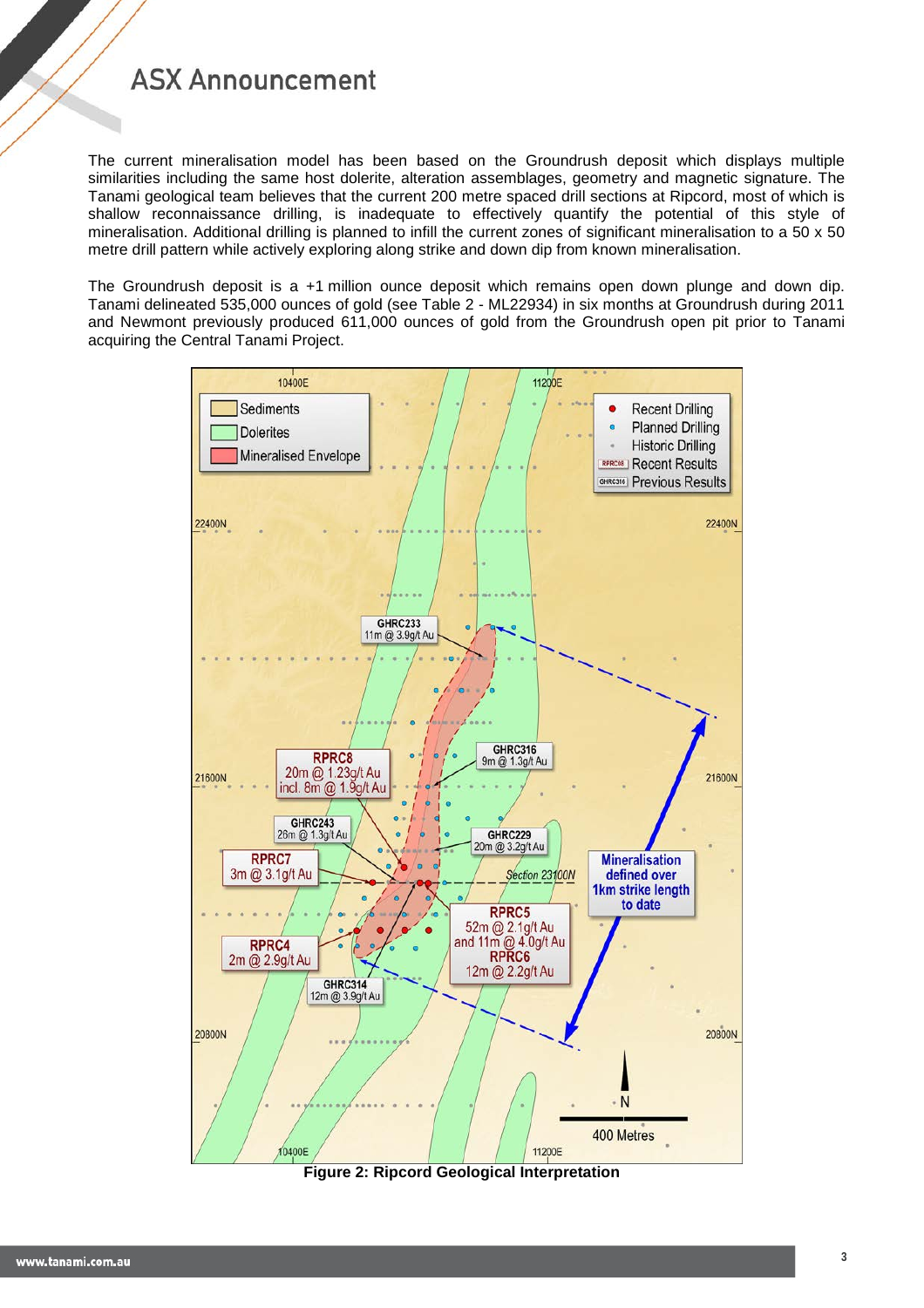

**Figure 3 : Ripcord Schematic Cross Section: 23100N**

#### **Denis Waddell Deputy Chairman**

*The information in this report that relates to Geological Data and Exploration Results is based on information compiled by Mr Michael Thomson, a full time employee and Principal Geologist of Tanami Gold NL. Mr Thomson is a member of the Australasian Institute of Mining and Metallurgy and has sufficient experience which is relevant to the style of mineralisation and type of deposit under consideration to qualify as a Competent Person as defined in the December 2004 edition of the Australasian Code for Reporting of Exploration Results, Mineral Resources and Ore Reserves (JORC Code). Mr Thomson consents to the inclusion in this report of the matters based on his information in the form and context in which they appear.*

*This announcement contains certain statements which constitute "forward looking statements". Such statements are only predictions and are subject to inherent risks and uncertainties which could cause actual values, results, performance achievements to differ materially from those expressed, implied or projected in any forward-looking statement. No representation or warranty, expressed or implied, is made by Tanami Gold NL that material contained in this announcement will be achieved or proved correct.*